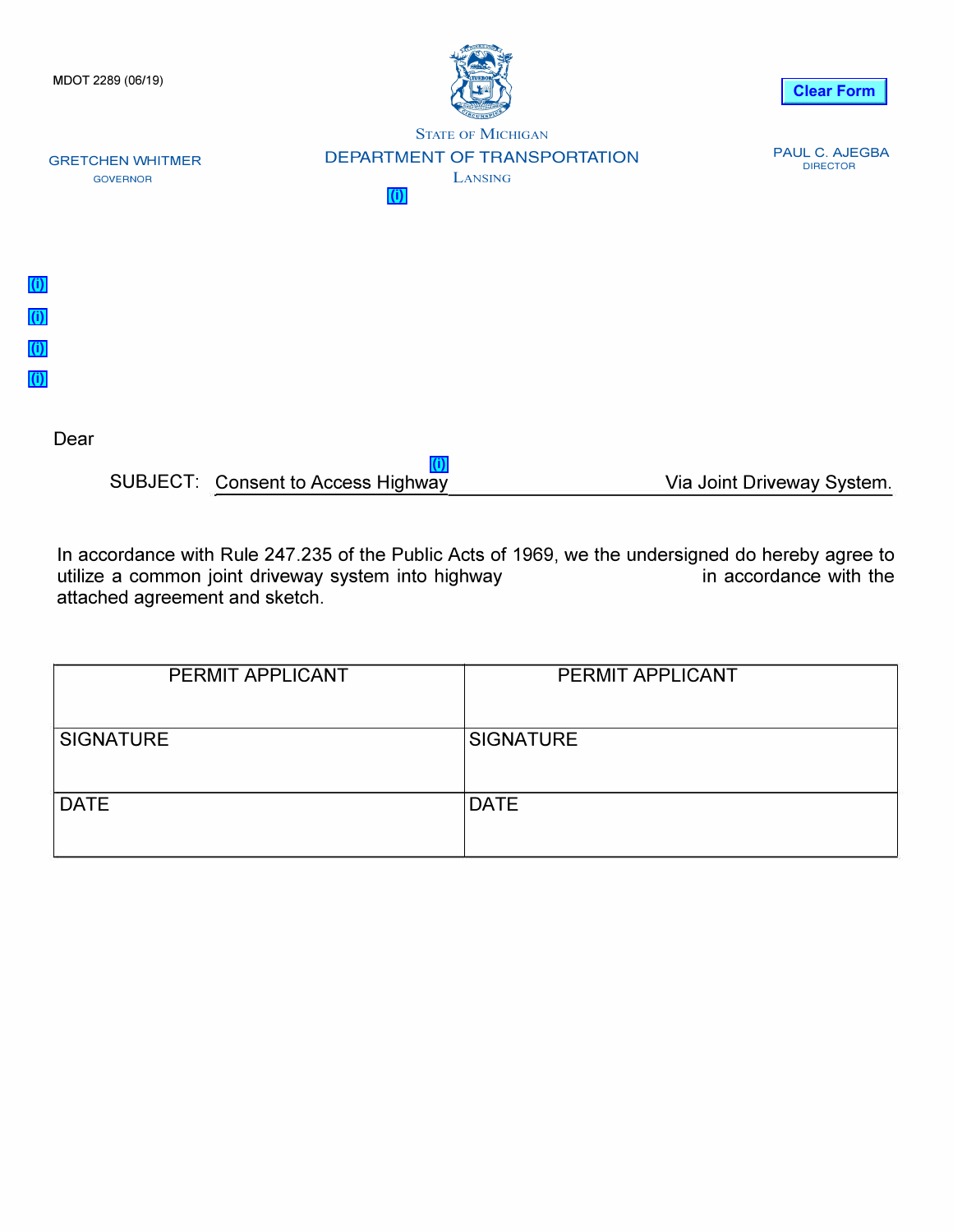**SHARED DRIVEWAY AGREEMENT** Page 1 of 3

|                  | day of _____________________, 20 _______, |
|------------------|-------------------------------------------|
| by and between   |                                           |
| whose address is | s as "First Parties"                      |
| and              |                                           |
| whose address is | as "Second Parties."                      |

## WITNESSETH:

Whereas, First Parties are the owners of the following parcel of land described as:

Whereas, Second Parties are the owners of the following parcel of land described as:

Whereas, the Parties are desirous of creating a Joint Driveway Agreement between their respective

property to have and to hold unto the aid grantees herein described and their heirs and assigns.

Now, therefore, the Parties agree to the following:

The First Parties do hereby give, grant, and convey unto the Second Parties, a Right-of-Way and Easement to use and maintain a driveway located as follows:

The Second Parties do hereby give, grant, and convey unto First Parties a Right-of-Way and easement to use and maintain a driveway loacted as follows: \_\_\_\_\_\_\_\_\_\_\_\_\_\_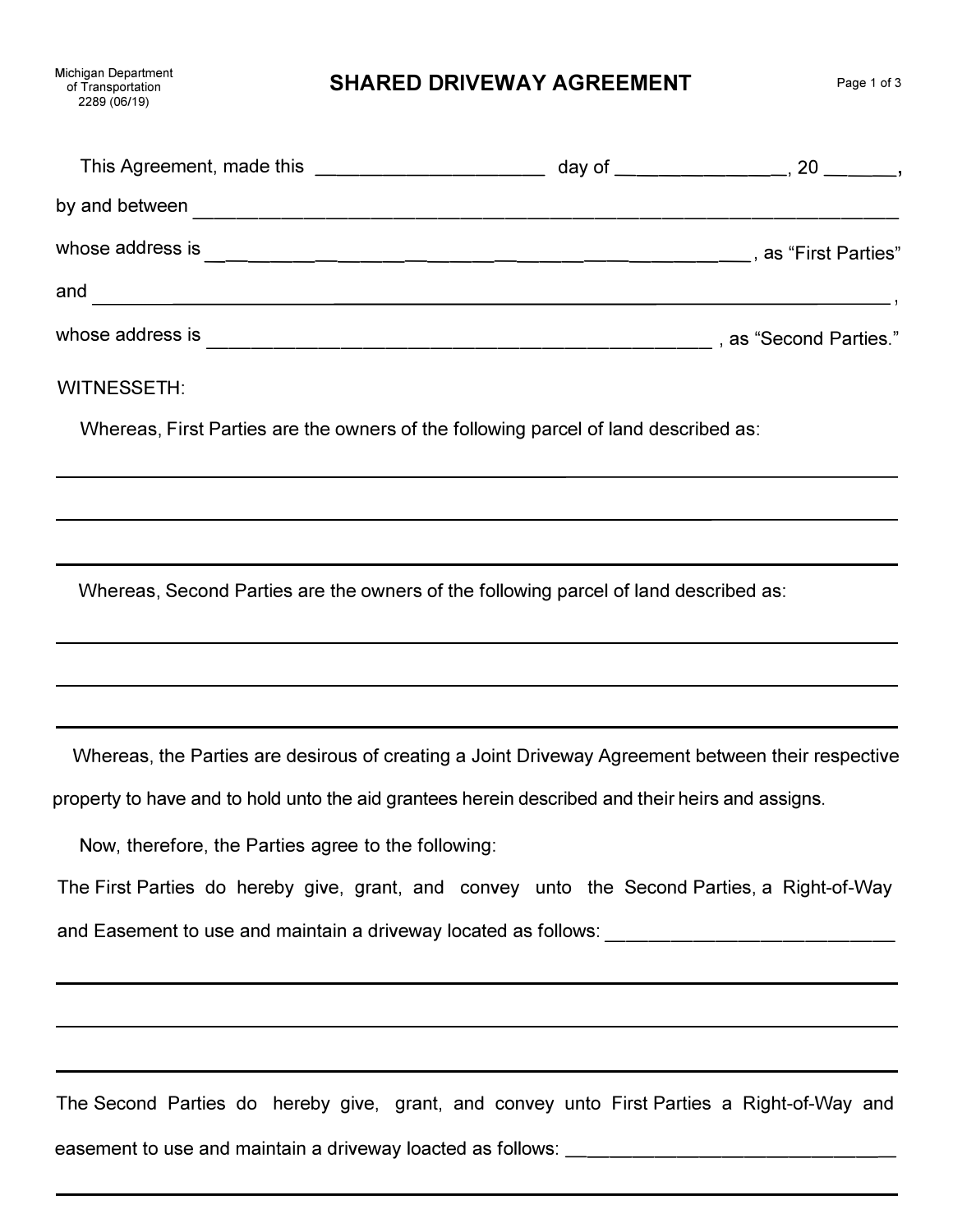In witness whereof, the Parties hereto have set their hand and seal in the day and year first above written.

| In presence of:                                                                                                                           | <b>First Parties:</b>                                                          |  |
|-------------------------------------------------------------------------------------------------------------------------------------------|--------------------------------------------------------------------------------|--|
|                                                                                                                                           | <b>Second Parties:</b>                                                         |  |
| State of Michigan ) SSN: XXX - XX - _____<br>County of _____________)                                                                     |                                                                                |  |
|                                                                                                                                           |                                                                                |  |
| instrument, who acknowledged the same to be his/her/their free act and deed.                                                              | Notary Public, County, MI<br>My commission expires: ____________               |  |
|                                                                                                                                           |                                                                                |  |
| Public in and for said County, personally appeared ______<br>instrument, who acknowledged the same to be his/her/their free act and deed. | to me known to be the same person (s) described in and who executed the within |  |